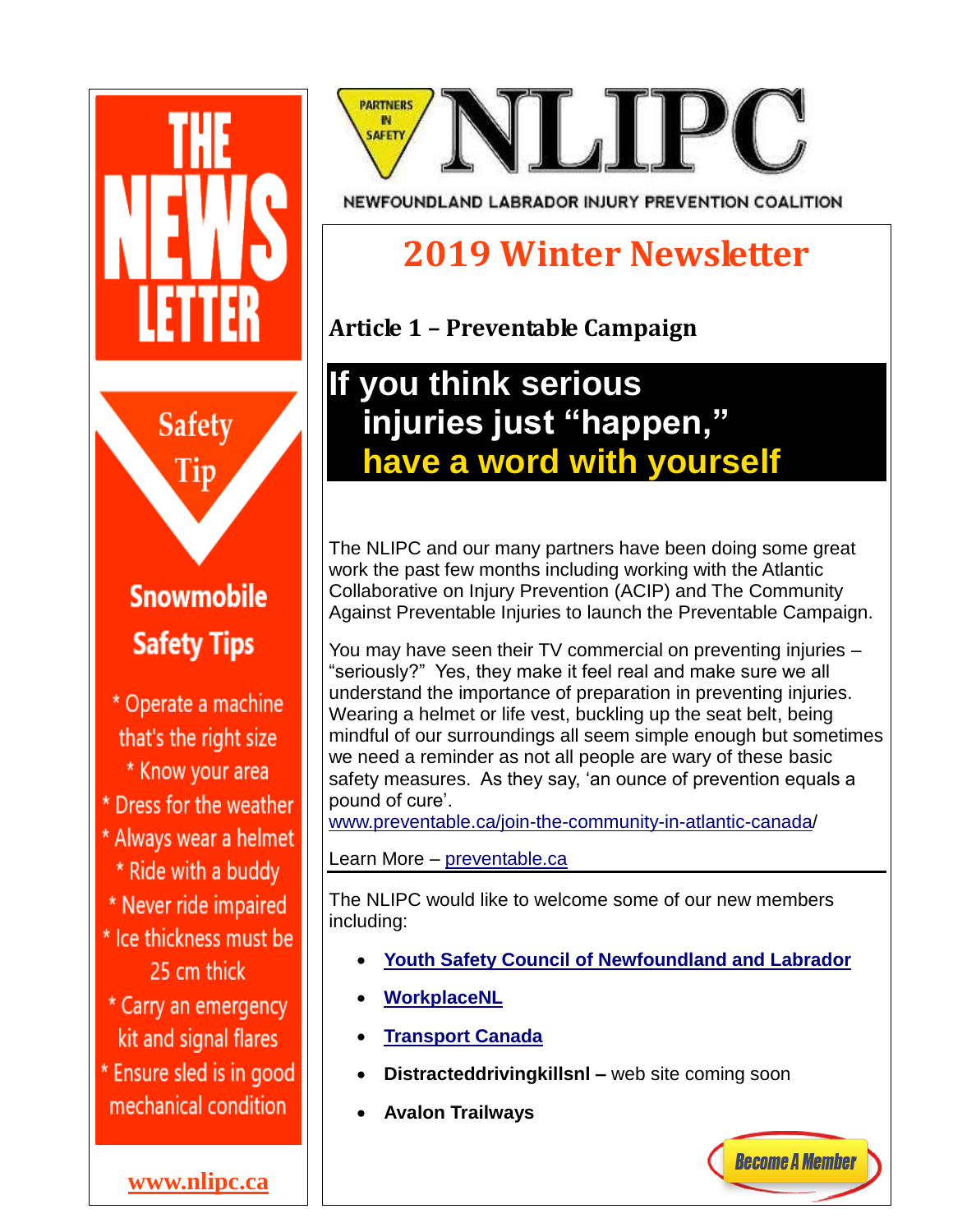

#### **Article 2 – NLIPC Fall Activities**

So what have we at the NLIPC been up to this past fall?

- Launch and participation in the Preventable Campaign in partnership with the Atlantic Collaborative on Injury Prevention (ACIP)
- Fall Prevention Month Launch & social media campaign
- Teen Driver Safety Week Proclamation Signing and social media campaign.
- School Bus Safety Week Proclamation Signing and social media campaign.

The NLIPC and many of our partners continue to build upon the many facets of injury prevention we have engaged in over the past 10 + years. We know injuries are preventable and avoidable when we keep safety top of mind. Preventing falls has always been an initiative of the NLIPC as we partner with Fall Prevention Month to share resources and have events to discuss ways to prevent falls in both seniors and children alike. Linda Carter and Jeannette Byrne represented the NLIPC for the NL Fall Prevention Launch on November 5<sup>th</sup> at the Park Place Community Centre in Mount Pearl, NL.

The NLIPC also participated in the Proclamation Signing of National Teen Driver safety Week and School Bus Safety Week and several activities within the community.

Attending: Minister for Education and Early Childhood Development, Brian Warr, [Safety NL,](https://www.facebook.com/safetyservicesnewfoundland/?__xts__%5B0%5D=68.ARAW7tGtQzATxT3wxzDa-GTJBmpIbJdbKg_2xWw_j6aqryrkZt0JH72ISWrU93NTFhr2Y1SQT37DbscMsm7tn6gufwfJPV67cU1HhvVZ4XL8Wb2z_4JgL9LuWaMCfv94gi5Dp-mx7R0MlZ12wamoD5tpAd6c8GA6msaYSoZyBWiSlb7w4fA26Tzmp0OandwtjF4HjEWhSRQ6efFNF31eY-CtS7a6FlG9JbQ7vSk9EF87ncwLNw2wcDwT2S9mof_W4CZ9qSoYOSl3b1-lDBOSoYs0MFLKdsSsXUXi0f_aEEiosurf5CW-4mbjIa1nrlMzK3tfo96ufFKqDNVSTXlDkBtVkhXGbcW9Dvibka5MJdRyEpZHzW5ZQa2FbQxehaW2uuz04389Im9h7ZIG1DsKGcKttm4ZqIlfg2hB80Gb5enM33thV5A2Pfm7_DlEy1eOz4ee1XESZlsUqbj9PgUUO_Hko5XWkHIPN3P_NXD7DYK9bkayefkin5ZU&__tn__=%2CdK%2AF-R&eid=ARCNPyFgB0aQSgQhQatmyprjfJbq9QD5M8QDmRg-wJO2PsqplQcCXCwA3ZRH0BDYpmuwmmJiG-b7Xo3E) [NLIPC,](https://www.facebook.com/nlipc/?__xts__%5B0%5D=68.ARAW7tGtQzATxT3wxzDa-GTJBmpIbJdbKg_2xWw_j6aqryrkZt0JH72ISWrU93NTFhr2Y1SQT37DbscMsm7tn6gufwfJPV67cU1HhvVZ4XL8Wb2z_4JgL9LuWaMCfv94gi5Dp-mx7R0MlZ12wamoD5tpAd6c8GA6msaYSoZyBWiSlb7w4fA26Tzmp0OandwtjF4HjEWhSRQ6efFNF31eY-CtS7a6FlG9JbQ7vSk9EF87ncwLNw2wcDwT2S9mof_W4CZ9qSoYOSl3b1-lDBOSoYs0MFLKdsSsXUXi0f_aEEiosurf5CW-4mbjIa1nrlMzK3tfo96ufFKqDNVSTXlDkBtVkhXGbcW9Dvibka5MJdRyEpZHzW5ZQa2FbQxehaW2uuz04389Im9h7ZIG1DsKGcKttm4ZqIlfg2hB80Gb5enM33thV5A2Pfm7_DlEy1eOz4ee1XESZlsUqbj9PgUUO_Hko5XWkHIPN3P_NXD7DYK9bkayefkin5ZU&__tn__=%2CdK%2AF-R&eid=ARC0AVBENCt6ipQmxG0_SSwt6uIW2d8pDY3wd5Y79Km829lveKwrfky1mcOCRqGc1uPKpKuqvUIGViKr) [NL Youth Safety](https://www.facebook.com/NL-Youth-Safety-Council-289847558636857/?__xts__%5B0%5D=68.ARAW7tGtQzATxT3wxzDa-GTJBmpIbJdbKg_2xWw_j6aqryrkZt0JH72ISWrU93NTFhr2Y1SQT37DbscMsm7tn6gufwfJPV67cU1HhvVZ4XL8Wb2z_4JgL9LuWaMCfv94gi5Dp-mx7R0MlZ12wamoD5tpAd6c8GA6msaYSoZyBWiSlb7w4fA26Tzmp0OandwtjF4HjEWhSRQ6efFNF31eY-CtS7a6FlG9JbQ7vSk9EF87ncwLNw2wcDwT2S9mof_W4CZ9qSoYOSl3b1-lDBOSoYs0MFLKdsSsXUXi0f_aEEiosurf5CW-4mbjIa1nrlMzK3tfo96ufFKqDNVSTXlDkBtVkhXGbcW9Dvibka5MJdRyEpZHzW5ZQa2FbQxehaW2uuz04389Im9h7ZIG1DsKGcKttm4ZqIlfg2hB80Gb5enM33thV5A2Pfm7_DlEy1eOz4ee1XESZlsUqbj9PgUUO_Hko5XWkHIPN3P_NXD7DYK9bkayefkin5ZU&__tn__=%2CdK%2AF-R&eid=ARAxYZgeFMG0ZqByRDlzadgxVCvT11oVXsP9Ld8Ep_2ftIPsk1EXCj92M6tfmFzAjBLuNNffCbUrXPDr)  [Council,](https://www.facebook.com/NL-Youth-Safety-Council-289847558636857/?__xts__%5B0%5D=68.ARAW7tGtQzATxT3wxzDa-GTJBmpIbJdbKg_2xWw_j6aqryrkZt0JH72ISWrU93NTFhr2Y1SQT37DbscMsm7tn6gufwfJPV67cU1HhvVZ4XL8Wb2z_4JgL9LuWaMCfv94gi5Dp-mx7R0MlZ12wamoD5tpAd6c8GA6msaYSoZyBWiSlb7w4fA26Tzmp0OandwtjF4HjEWhSRQ6efFNF31eY-CtS7a6FlG9JbQ7vSk9EF87ncwLNw2wcDwT2S9mof_W4CZ9qSoYOSl3b1-lDBOSoYs0MFLKdsSsXUXi0f_aEEiosurf5CW-4mbjIa1nrlMzK3tfo96ufFKqDNVSTXlDkBtVkhXGbcW9Dvibka5MJdRyEpZHzW5ZQa2FbQxehaW2uuz04389Im9h7ZIG1DsKGcKttm4ZqIlfg2hB80Gb5enM33thV5A2Pfm7_DlEy1eOz4ee1XESZlsUqbj9PgUUO_Hko5XWkHIPN3P_NXD7DYK9bkayefkin5ZU&__tn__=%2CdK%2AF-R&eid=ARAxYZgeFMG0ZqByRDlzadgxVCvT11oVXsP9Ld8Ep_2ftIPsk1EXCj92M6tfmFzAjBLuNNffCbUrXPDr) [Royal Newfoundland Constabulary,](https://www.facebook.com/RoyalNewfoundlandConstabulary/?__xts__%5B0%5D=68.ARAW7tGtQzATxT3wxzDa-GTJBmpIbJdbKg_2xWw_j6aqryrkZt0JH72ISWrU93NTFhr2Y1SQT37DbscMsm7tn6gufwfJPV67cU1HhvVZ4XL8Wb2z_4JgL9LuWaMCfv94gi5Dp-mx7R0MlZ12wamoD5tpAd6c8GA6msaYSoZyBWiSlb7w4fA26Tzmp0OandwtjF4HjEWhSRQ6efFNF31eY-CtS7a6FlG9JbQ7vSk9EF87ncwLNw2wcDwT2S9mof_W4CZ9qSoYOSl3b1-lDBOSoYs0MFLKdsSsXUXi0f_aEEiosurf5CW-4mbjIa1nrlMzK3tfo96ufFKqDNVSTXlDkBtVkhXGbcW9Dvibka5MJdRyEpZHzW5ZQa2FbQxehaW2uuz04389Im9h7ZIG1DsKGcKttm4ZqIlfg2hB80Gb5enM33thV5A2Pfm7_DlEy1eOz4ee1XESZlsUqbj9PgUUO_Hko5XWkHIPN3P_NXD7DYK9bkayefkin5ZU&__tn__=%2CdK%2AF-R&eid=ARANjcLZRRe3PcRujUHhtoh1BJy28RB-BRpVlq6-Jm1C1j67WEWTnwMTP0aEcFvZuSwh5fjkpSsNZAh4) [Royal Canadian](https://www.facebook.com/rcmpnl/?__xts__%5B0%5D=68.ARAW7tGtQzATxT3wxzDa-GTJBmpIbJdbKg_2xWw_j6aqryrkZt0JH72ISWrU93NTFhr2Y1SQT37DbscMsm7tn6gufwfJPV67cU1HhvVZ4XL8Wb2z_4JgL9LuWaMCfv94gi5Dp-mx7R0MlZ12wamoD5tpAd6c8GA6msaYSoZyBWiSlb7w4fA26Tzmp0OandwtjF4HjEWhSRQ6efFNF31eY-CtS7a6FlG9JbQ7vSk9EF87ncwLNw2wcDwT2S9mof_W4CZ9qSoYOSl3b1-lDBOSoYs0MFLKdsSsXUXi0f_aEEiosurf5CW-4mbjIa1nrlMzK3tfo96ufFKqDNVSTXlDkBtVkhXGbcW9Dvibka5MJdRyEpZHzW5ZQa2FbQxehaW2uuz04389Im9h7ZIG1DsKGcKttm4ZqIlfg2hB80Gb5enM33thV5A2Pfm7_DlEy1eOz4ee1XESZlsUqbj9PgUUO_Hko5XWkHIPN3P_NXD7DYK9bkayefkin5ZU&__tn__=%2CdK%2AF-R&eid=ARBKXLqgWr5b8h27neVwU8AdOIce0xrRJR4ztM2aQ667QtQ9Jkd8k5yc9mGfe5Unt1P1qRjOSVVvUHgK)  [Mounted Police in Newfoundland and Labrador,](https://www.facebook.com/rcmpnl/?__xts__%5B0%5D=68.ARAW7tGtQzATxT3wxzDa-GTJBmpIbJdbKg_2xWw_j6aqryrkZt0JH72ISWrU93NTFhr2Y1SQT37DbscMsm7tn6gufwfJPV67cU1HhvVZ4XL8Wb2z_4JgL9LuWaMCfv94gi5Dp-mx7R0MlZ12wamoD5tpAd6c8GA6msaYSoZyBWiSlb7w4fA26Tzmp0OandwtjF4HjEWhSRQ6efFNF31eY-CtS7a6FlG9JbQ7vSk9EF87ncwLNw2wcDwT2S9mof_W4CZ9qSoYOSl3b1-lDBOSoYs0MFLKdsSsXUXi0f_aEEiosurf5CW-4mbjIa1nrlMzK3tfo96ufFKqDNVSTXlDkBtVkhXGbcW9Dvibka5MJdRyEpZHzW5ZQa2FbQxehaW2uuz04389Im9h7ZIG1DsKGcKttm4ZqIlfg2hB80Gb5enM33thV5A2Pfm7_DlEy1eOz4ee1XESZlsUqbj9PgUUO_Hko5XWkHIPN3P_NXD7DYK9bkayefkin5ZU&__tn__=%2CdK%2AF-R&eid=ARBKXLqgWr5b8h27neVwU8AdOIce0xrRJR4ztM2aQ667QtQ9Jkd8k5yc9mGfe5Unt1P1qRjOSVVvUHgK) and Department of Education and Early Childhood Development.

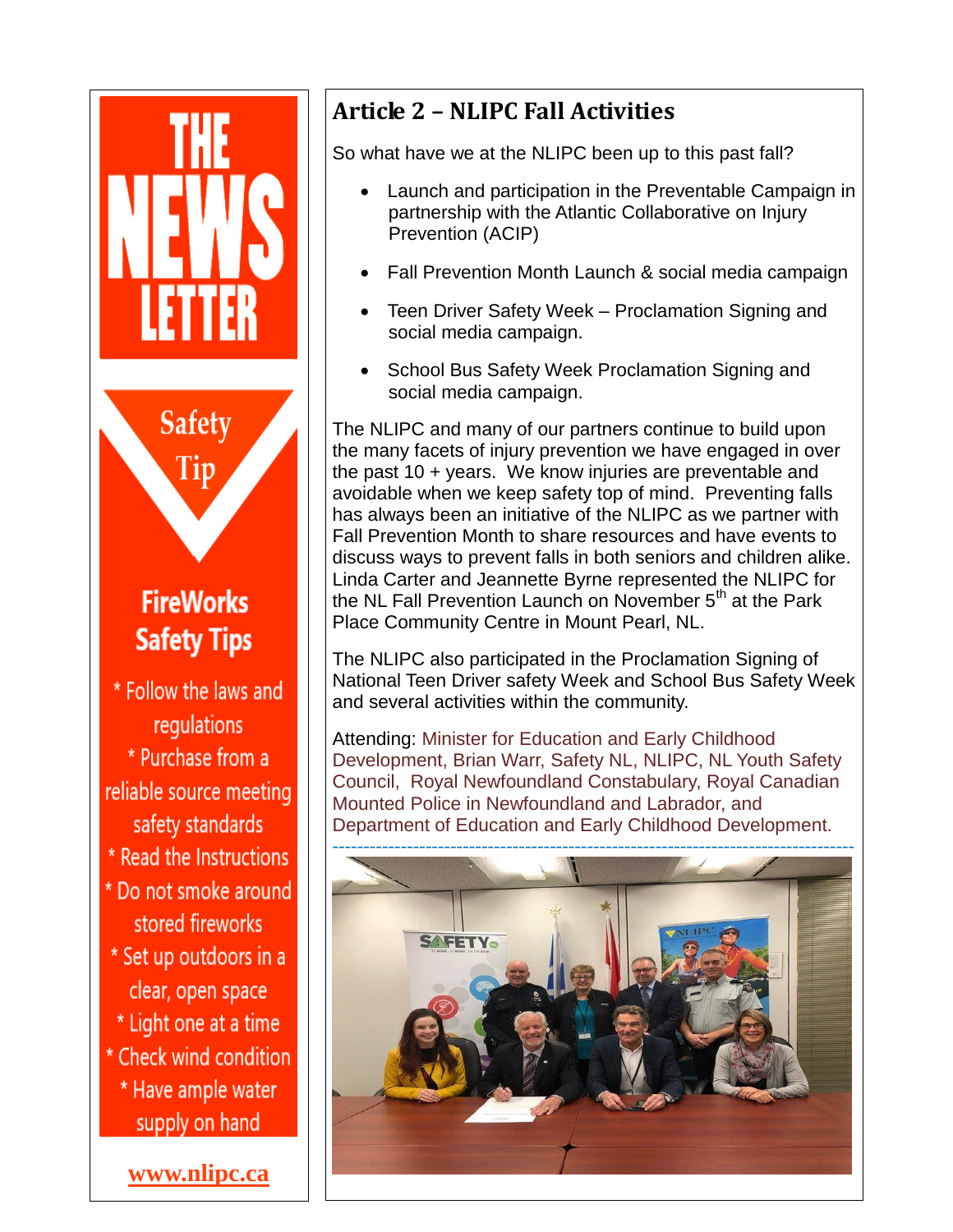

#### **Article 3 – distracteddrivingkillsnl.ca**

#### **(Coming January 2020)**

**DISTRACTED DRIVING:** *Driving while engaged in any activity that could divert a person's attention away from the primary task of driving.*

This past few months the NLIPC has been working with two ladies who lost their husbands, Shannon Pittman and Randy Ralph, because of a distracted driver. Miss Frances Ralph and Miss Sarah Pittman had to endure what no person should. Losing a loved one when it could have been prevented! Today the women are safe driving advocates, in the hope of preventing other families from experiencing what they went through that day.

These women have taken upon themselves to do their utmost to make everyone in Newfoundland and Labrador aware of their story so it won't happen again. As a result, the NLIPC, SafetyNL, the Youth Safety Council and many more partners are coming on board to support their cause.

They are currently developing a web site and social media mediums such as Facebook, Twitter and Instagram to share resources, stories and create more awareness to help STOP Distracted Driving altogether in Newfoundland and Labrador. The NLIPC and **distracteddrivingkillsnl.ca** are in discussion with a British Columbia group with the same goals and initiatives – [www.distracteddrivingkills.ca](http://www.distracteddrivingkills.ca/) - to work with them utilizing some of their resources and welcoming their guidance and support.

Drop the 'A' Word. It's not an 'accident' if it can be prevented! Distracted driving is totally avoidable and we all have a part to play when taking on the responsibility of driving a vehicle. Whether it is texting, putting on makeup, eating, exhaustion, talking to other passengers, playing with radio/navigation systems – this all has to stop when driving your vehicle.

Distracteddrivingkillsnl.ca is doing their best to ensure governments listen and act to legislate tougher penalties, as do our police forces enforce these laws and the public just learns the consequences aren't worth the action. **#distracteddrivingkillsnl**